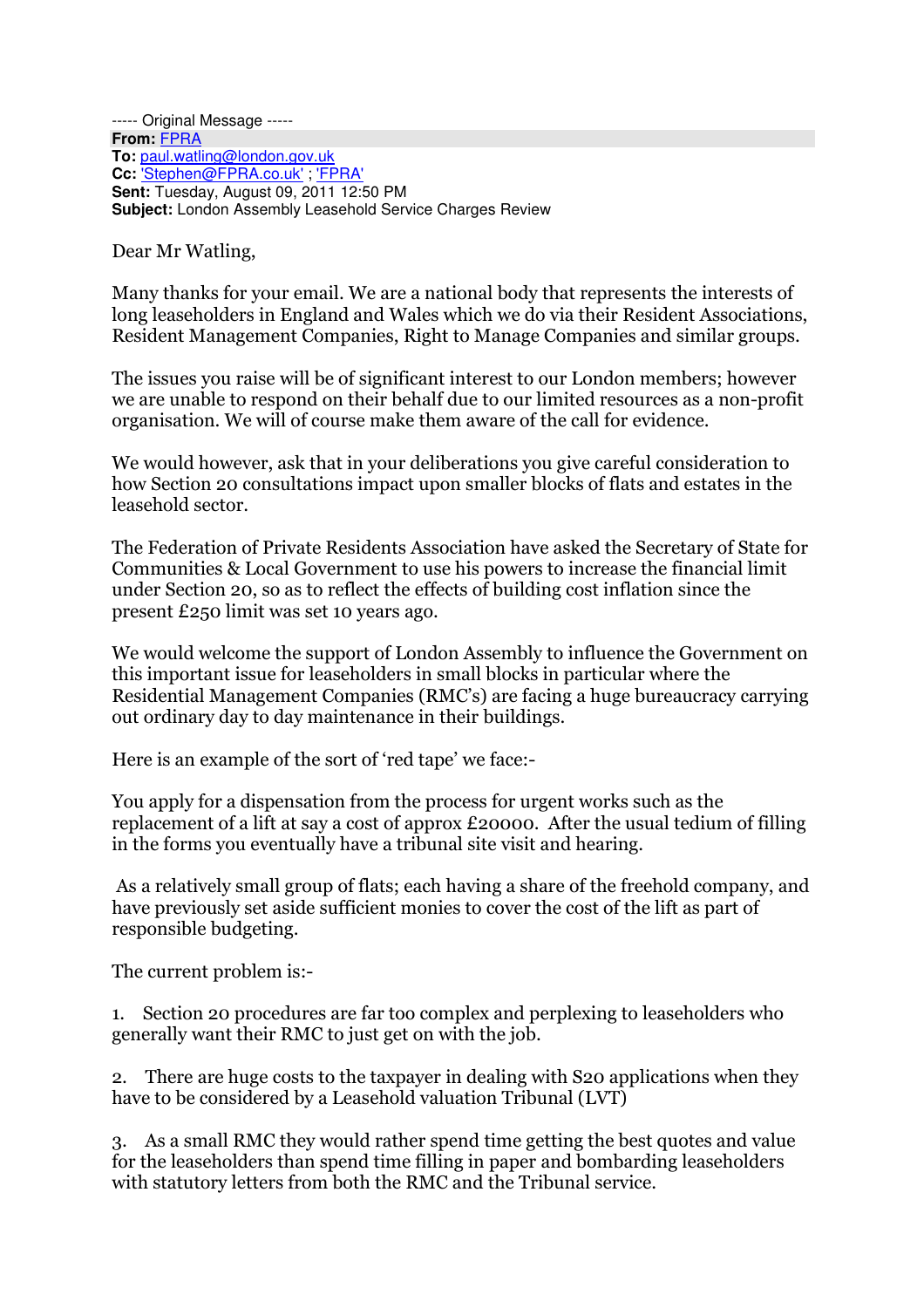4. The current 'hurdle' rate to have to comply with Section 20 is so small there will be many items falling into the S 20 category. e.g fence repairs, painting, etc (all very mundane every day items)

5. We appreciate the general need for safeguards to tenants but some more leeway needs to be given to small RMCs if we are to avoid a general paralysis in decision making and implementation.

6. The alternative to the problems indentified above will be to ignore S 20 which would totally counter productive to good block management., alternatively one way of quickly saving the taxpayer money and meeting the objectives of the 'Big Society' is by cutting out much of this red tape and to raise the £250 threshold to 'say' £1250 with a corresponding increase for the recurring contracts.

 The Secretary of State could make such a simple change using existing powers without the need for primary legislation and we believe this would free up voluntary Directors of

RMC's from a huge amount of pointless 'red tape' when managing their blocks of flats.

We would be grateful if Planning and Housing Committee could raise this matter with Rt Hon Eric Pickles MP at the most appropriate opportunity in Parliament.

Another big issue for our members is the role out of the Green Deal as part of the Energy Bill.

The FPRA recently gave the following presentation to the Green Deal Consent Barriers and Retaliatory Evictions Working Group at The Department of Energy and Climate Change on 8th August 2011

The FPRA have long been concerned about the issue of energy efficiency for longleaseholders living within blocks of flats due to the very complex nature of most leases.

It is however for very good reasons that most leases don't allow for 'improvements' to be carried out as part of the service charge.

Our legal advisor Dr Nick Roberts research published last year in the New Law Journal proposed a simple change to existing leasehold regulations which would go some way to removing one particular barrier, however it would not provide the much needed incentive for leaseholders to insulate their homes which need to be carried out to the block as a whole which often involves very complex arrangements especially in mixed tenure developments and a number of parties to the lease.

In my own block for instance we have a tripartite lease where we have a Freeholder, RMC as well as leaseholders who vary from being reasonably well of occupiers to those in dire fuel poverty struggling to pay their bills. Who should fund works in such a situation?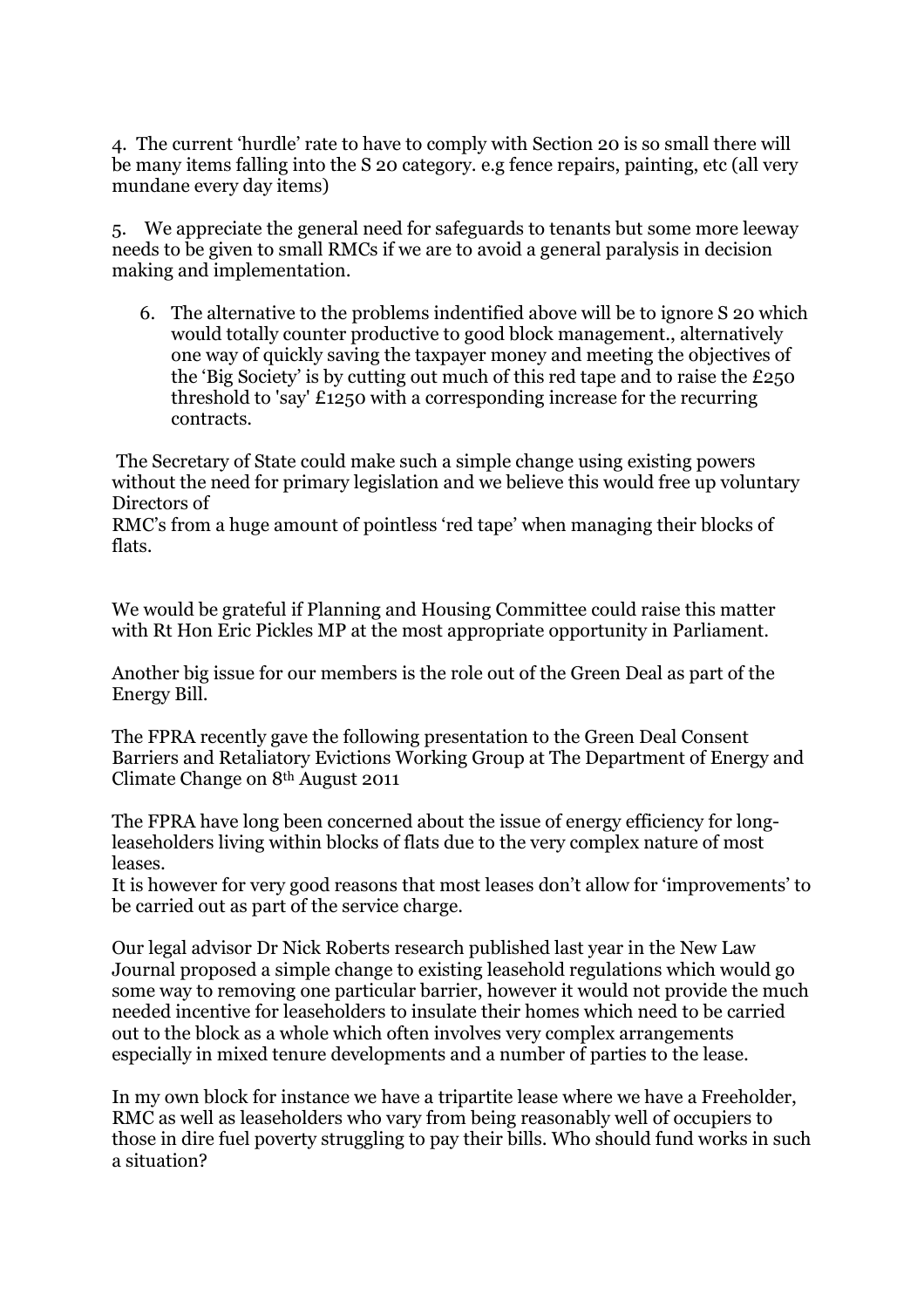It took us over 10 years from the time one leaseholder wrote to our RMC suggesting insulation to be able to complete the works.

Partly as result of our case and others like it in West Sussex working with the local authorities. Arun DC bid and received funding from the Regional Housing Board for a pilot Flats Project for West Sussex which has just come to an end. This project highlighted many of the problems with some managing agents seeing it as a great opportunity to improve conditions for the leaseholders and other that refused to allow cavity wall insulation, at all.

The project was led by Arun DC and covered all of West Sussex and was started by their full time Energy Efficiency Officer Jo Brooks who in addition to her work with the Council, Jo has just finished studying for an MSc with the Advanced Environment and Energy Studies at Centre for Alternative Technologies. Jo has recently completed a thesis researching the barriers and solutions to improving the thermal efficiency of private sector blocks of flats through insulation.

Jo has done a literature review of existing research and carried out a on-line survey of leaseholders with the FPRA to try bring together into one document all the issues and also to try and plug any gaps through interviews, case studies and ideas. Unfortunately this thesis is yet to be marked and therefore I am unable share the results with you today.

## Issues with the Green Deal

Some existing research has modelled that in medium to high rise buildings, the energy/carbon savings that could be seen in top floor flats are different to those on middle floors and significantly different to those on the ground floor within the same building even when the same measures are offered. Also there seems to be some presumption that a block of flats is divided into flats of even size, but this is certainly not the case in many situations. In highly exposed buildings or any building with mixed size flats within t would therefore seem wrong to install a measure for the whole building and then based on carbon savings, divide the cost up equally amongst the number of dwellings in the block even though this what most leases demand.

There is also the question of access costs with the Green Deal? Are these to be included in a Green Deal loan? And if they are what is reasonable? Scaffolding, Cherry Pickers or Abseil? Sometimes the cost of access can be equal to or even more than the insulation measure itself!

Most blocks of flats in the private sector are co-owned and a number of parties are involved with each building including freeholder-landlords, leaseholder-landlords, leaseholder-owner-occupiers and short hold tenants, not to mention residential management companies and letting and managing agents too. In some circumstances the freeholder can even be a social landlord and the tenants private. Leases vary from flat to flat and block to block and the whole sector struggles from a lack of national regulation; the responsibilities of the various parties mentioned above can vary significantly which makes improvements to these buildings very difficult to implement.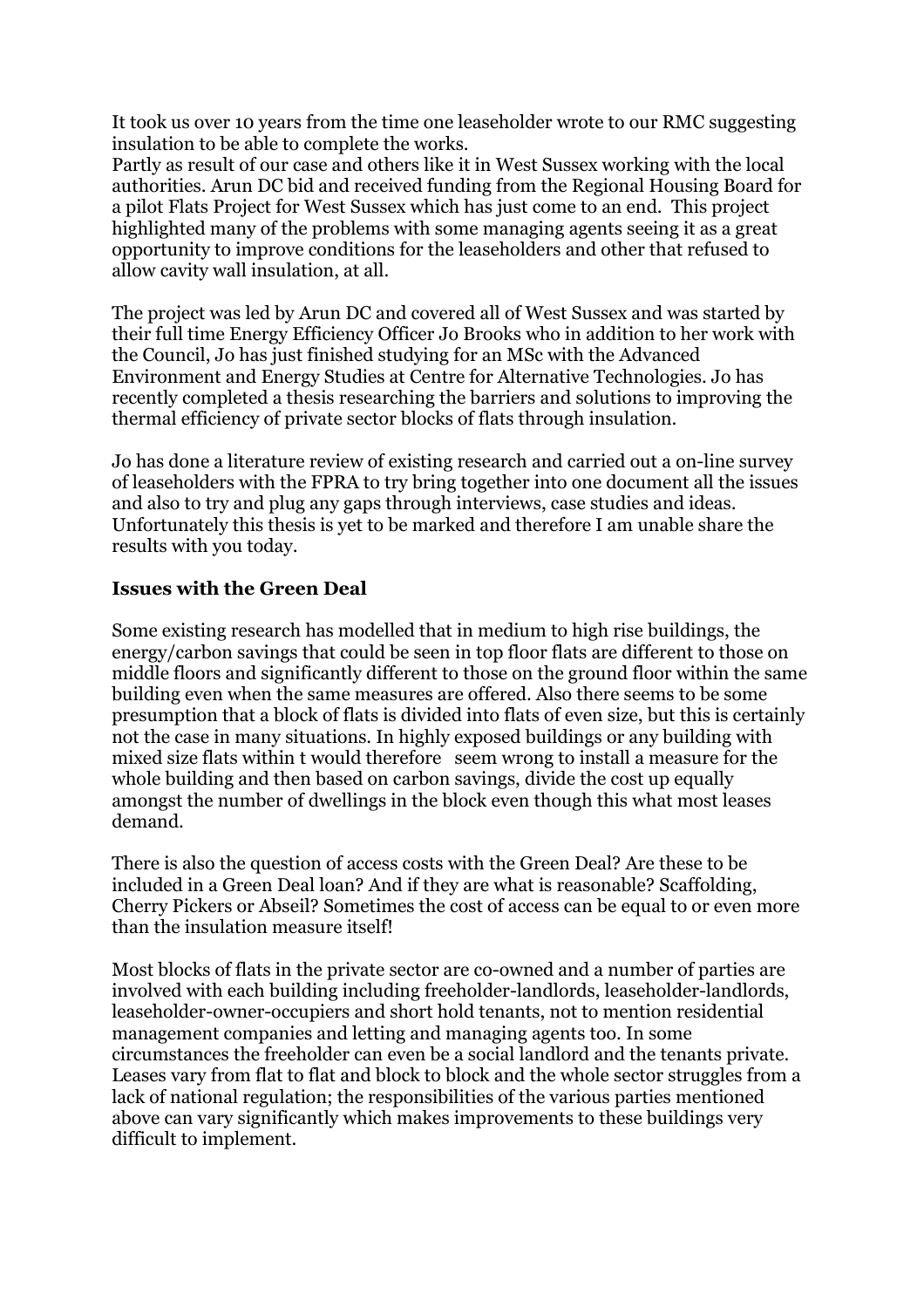How can the 'golden rule' be fairly applied to such complicated buildings, given the clear differences expected in carbon savings between floors and flats (and that is before you even consider extras such as balconies, under floor car ports and variable sized flats in a single building).

Often energy efficiency improvements such as wall insulation will have to be applied to 'common parts' such as the wall cavity and would have to be done the whole building in one go, affecting all dwellings at one time.

We would suggest that for these reasons blocks of flats/apartments in the private sector, especially those where works would need to be done to common parts, would best be treated as a separate entity under the Green Deal so that these issues are correctly and fairly addressed.

We also have specific concerns for the private rental sector with regards to blocks of flats. There is strong a case for minimum standards of energy efficiency to be applied to the private rental sector, eventually with the hope of removing G and F rated rental properties from the market through local government enforcement, which is something we support as a principle.

Although there is a real issue for local government to have the capacity to deal with this in some areas of the country.

Unfortunately however , by just applying this to the rental but not owner-occupier sector this is likely hit problems in a building owned and lived in by many different parties that would actually benefit most from measures being applied on external walls or in shared, 'common parts'.

If leasehold landlords were made to upgrade G and F rated flats in such buildings, they may be forced to either simply stop renting flats in such buildings as they cannot upgrade them without the rest of the building agreeing (which on mass may lead to rental property shortages).

Alternatively some will just panic and install inappropriate measures to raise the SAP rating of that flat to meet the minimum standards to enable them to let or sell their flat, this could lead to huge problems in the long term as the internal insulation can move dew points to the inner leaf leading to condensation mould build-up or cause thermal bridging trouble where floors and walls meet, whereas external measures do not have this trouble.

We agree that leaseholders of flats are used to sharing all expenses equally and any proposals that require a detailed cost benefit analysis, distinguishing flats with one or two external walls, or on the ground or top floor, is in our view doomed to failure.

Finally, I have some legal comments,

We believe there should be further studies done to mitigate against any unintended consequences and whether Nick's proposal on s 35 LTA 1987 should be extended to cover 'whole building energy efficiency improvements' will need significant further work. The FPRA are, however unlikely to favour this, as it is contrary to the principle of S 35 which deals with MANDATORY variation of leases on matters where a lease is